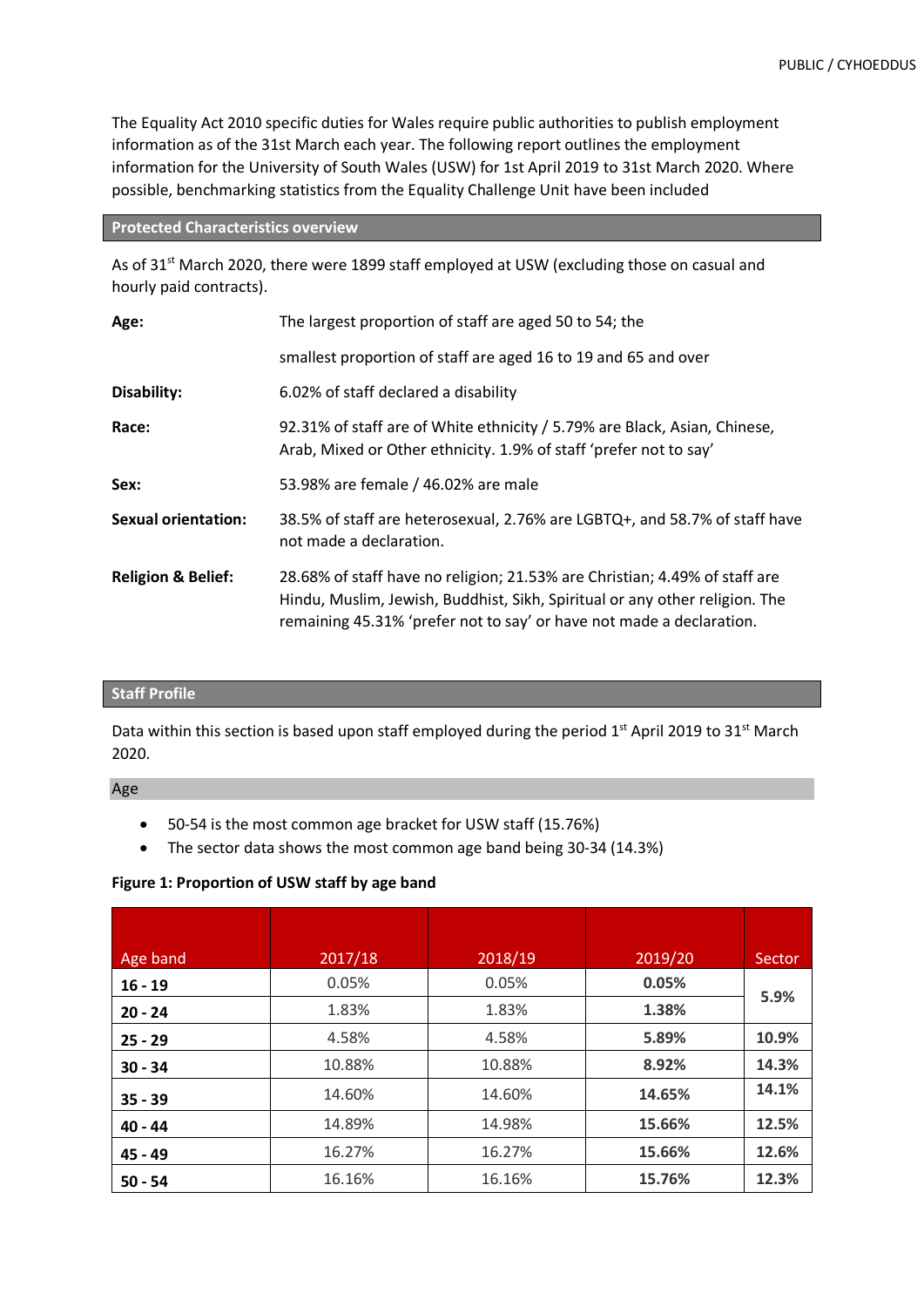| $55 - 59$ | 13.36% | 13.36% | 13.23% | 9.7% |
|-----------|--------|--------|--------|------|
| 60 - 64   | 5.98%  | 5.12%  | 6.58%  | 5.4% |
| 65+       | 1.29%  | 1.29%  | 1.91%  | 2.4% |

### **Figure 2: USW staff by age split by working pattern**

| Age band  | <b>Full Time</b> | <b>Part Time</b> |
|-----------|------------------|------------------|
| $16 - 19$ | 0.1%             | 0.0%             |
| $20 - 24$ | 1.6%             | 0.6%             |
| $25 - 29$ | 6.8%             | 3.2%             |
| $30 - 34$ | 9.4%             | 8.7%             |
| $35 - 39$ | 14.5%            | 14.5%            |
| $40 - 44$ | 15.8%            | 14.9%            |
| $45 - 49$ | 15.3%            | 16.5%            |
| $50 - 54$ | 15.5%            | 16.5%            |
| $55 - 59$ | 13.8%            | 11.9%            |
| $60 - 64$ | 6.0%             | 9.1%             |
| $65+$     | 1.3%             | 4.2%             |

# Disability

- 6.02% of USW staff declared they have a disability. This is higher than declaration rates cited by the UK HEI sector comparators
- Non disclosures and information refused have decreased to 15.33%.

**Figure 3: Staff Disability declaration by year with sector comparator**

| <b>Disabled</b>                 | 2017/18% | 2018/19 % | 2019/20 % | <b>UK HEI</b><br><b>Sector</b> | <b>Welsh</b><br><b>HEI</b><br><b>Sector</b> |
|---------------------------------|----------|-----------|-----------|--------------------------------|---------------------------------------------|
|                                 |          |           |           | 2019 %                         | 2019 %                                      |
| Yes                             | 6.09%    | 6.48%     | 6.02%     | 5%                             | 5.7%                                        |
| No                              | 73.18%   | 76.83%    | 78.64%    | 92.2%                          | 90.6%                                       |
| Info refused /<br>not disclosed | 20.73%   | 16.69%    | 15.33%    | 2.8%                           | 3.7%                                        |

The breakdown of recorded disabilities can be seen in the chart below.

# **Figure 4: % Different Types of recorded disability at USW**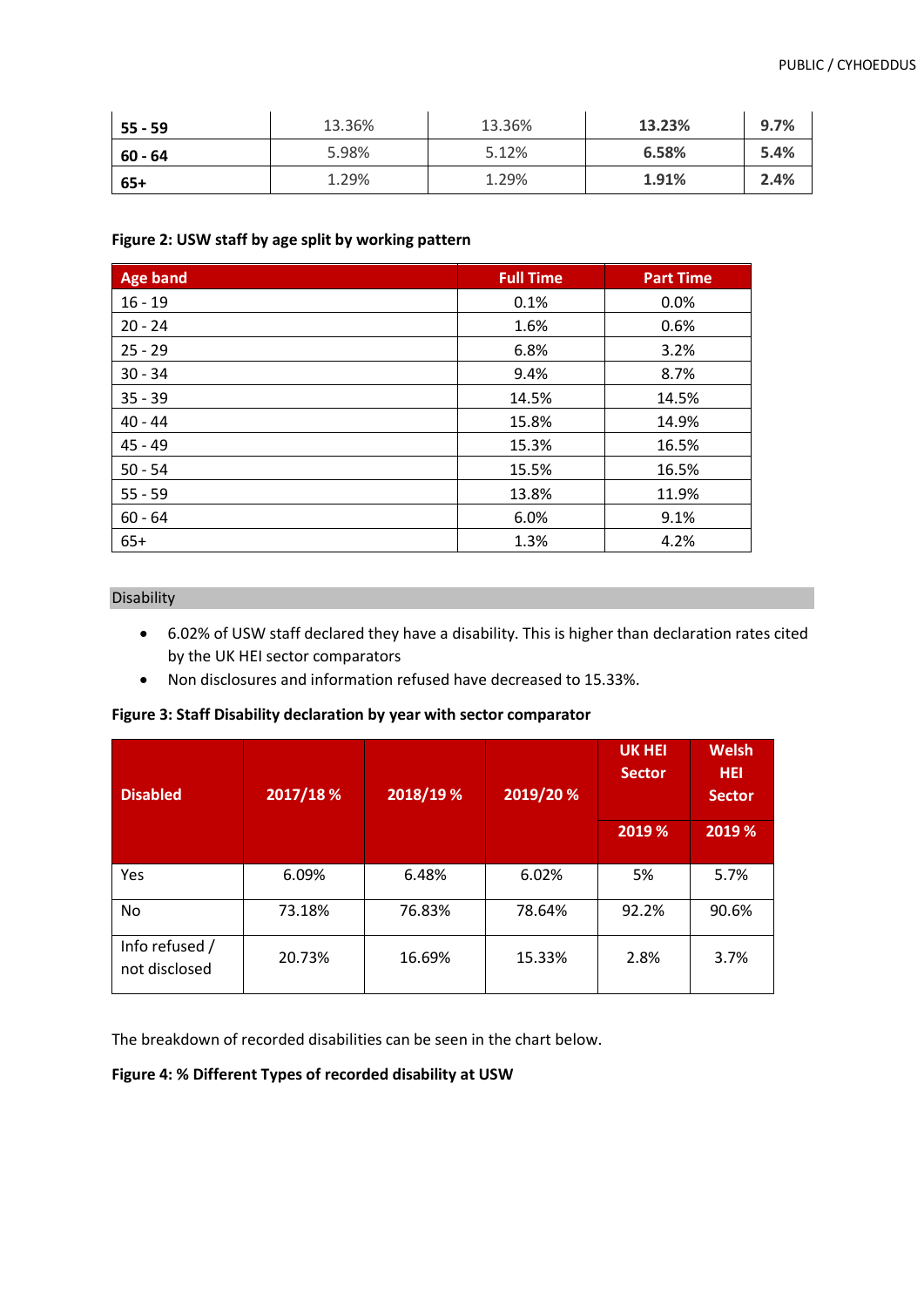

# Gender Identity

USW collects data on staff that have changed their gender from that assigned at birth. As with all protected characteristics, staff are able to disclose this information during the recruitment process, or through the self-service HR system. As this information concerns small numbers of staff and is classified as sensitive personal data, it is not published within this report.

# Ethnicity

- 91.88% of USW staff are white
- 6.29% of staff are Black and Minority Ethnic, compared to 12.9% recorded within the sector
- 1.9% of staff have not made a declaration

# **Figure 5: Summary of Ethnicity of USW staff**

| <b>Ethnicity</b> |      | 2018/19<br>2017/18 |      | 2019/20 |      | <b>2019 Sector %</b> |       |
|------------------|------|--------------------|------|---------|------|----------------------|-------|
|                  | No.  | $\%$               | No.  | ℅       | No.  | %                    |       |
| White            | 1732 | 93.3%              | 1753 | 92.3%   | 1763 | 91.9%                | 81%   |
| Black &          |      |                    |      |         |      |                      |       |
| Ethnic           | 91   | 4.9%               | 110  | 5.8%    | 119  | 6.2%                 | 12.9% |
| Minority         |      |                    |      |         |      |                      |       |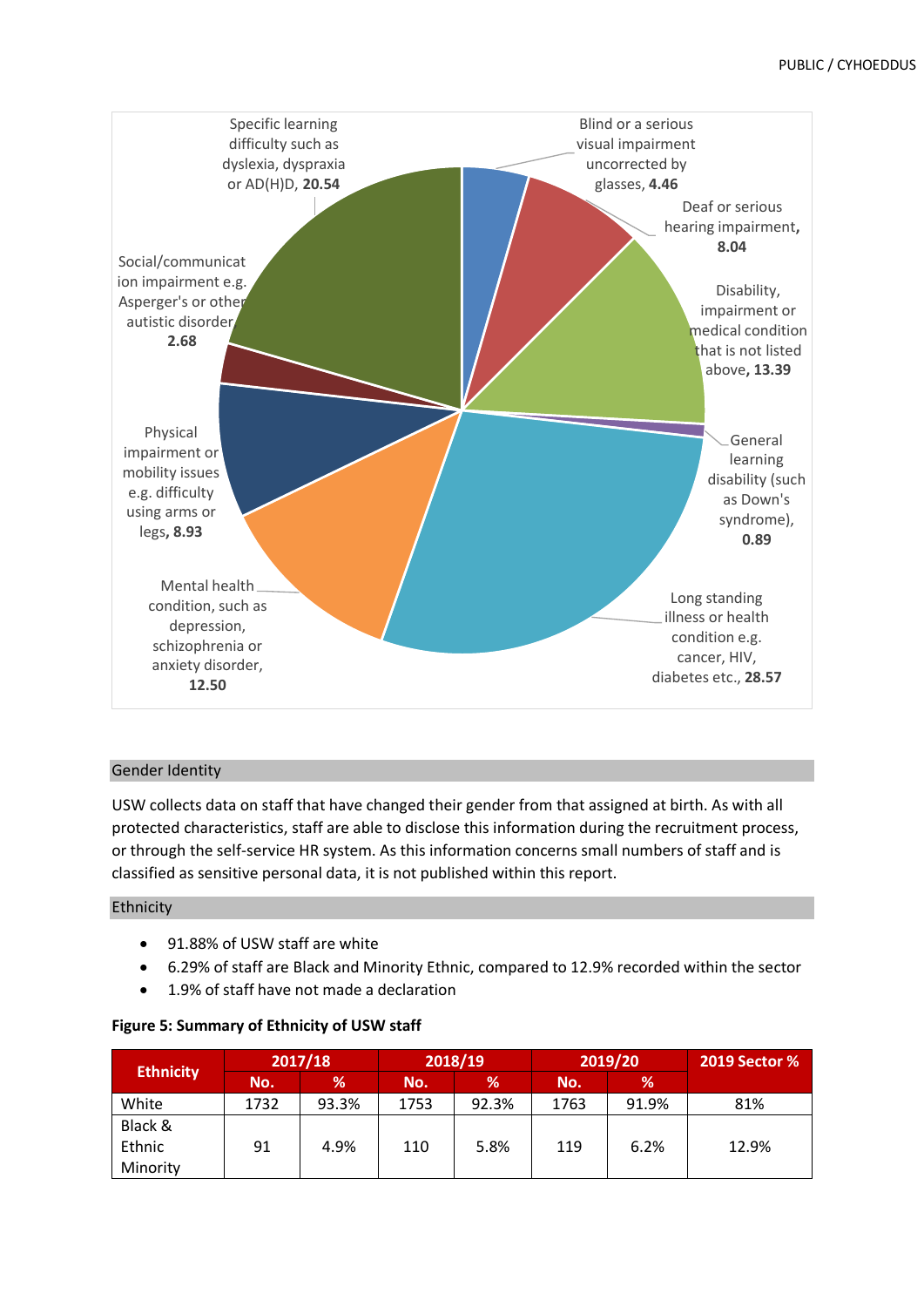| Unknown/<br>Prefer not to<br>sav | 34   | 1.8% | 36   | 1.9% | 36   | 1.9% | 6%   |
|----------------------------------|------|------|------|------|------|------|------|
| Total                            | 1857 | 100% | 1899 | 100  | 1918 | 100% | 100% |

The breakdown of the staff BAME population is as follows:

- Asian or Asian British: 52.9% (52.7% in 2018/19)
- Black or Black British: 21.8% (19.09% in 2018/19)
- Mixed: 11 % (10% in 2018/19)
- Other ethnic group: 14.3% (18.18% in 2018/19)

The ethnic groups have not been broken down into further categories due to low numbers of staff in some groups. The breakdown analysis shows that, although the number of BAME staff has remained static, the individual staff members may have changed.

#### Religion

Levels of those not wishing to declare "prefer not to say" have fallen from 54.2% in 2018-19 to 41.87% 19-20. Further work is required to improve declaration rate.

|                                    | 2017/18    | 2018/19    | 2019/20    |
|------------------------------------|------------|------------|------------|
| <b>Religion &amp; Belief</b>       | % of staff | % of staff | % of staff |
| No Declaration / Prefer not to say | 50.58%     | 45.80%     | 45.31%     |
| No Religion                        | 25.54%     | 25.50%     | 28.68%     |
| <b>Buddhist</b>                    | 0.42%      | 0.42%      | 0.42%      |
| Christian                          | 20.16%     | 20.30%     | 21.53%     |
| Hindu                              | 0.47%      | 0.47%      | 0.47%      |
| Jewish                             | 0%         | 0%         | 0%         |
| Muslim                             | 1%         | 1%         | 1.15%      |
| Sikh                               | 0.11%      | 0.10%      | 0.10%      |
| Spiritual                          | 1.21%      | 1.26%      | 1.15%      |
| Any other religion or belief       | 1%         | 1%         | 1.20%      |

#### **Figure 6: USW Religion and belief status**

#### Sexual orientation

The following table indicates the sexual orientation of staff at USW. Sexual orientations Asexual, Bi/Bisexual, Gay man, Gay woman/Lesbian, Other and Queer have been grouped into LGBTQ+.

#### **Figure 7 – Sexual Orientation at USW**

|                                    | 2016/17    | 2017/18    | 2018/19    | 2019/20    |
|------------------------------------|------------|------------|------------|------------|
| <b>Sexual Orientation</b>          | % of staff | % of staff | % of staff | % of staff |
| No Declaration / Prefer not to say | 77.54%     | 60.99%     | 60.66%     | 58.70%     |
| $LGBT+$                            | 1.62%      | 3.11%      | 2.63%      | 2.76%      |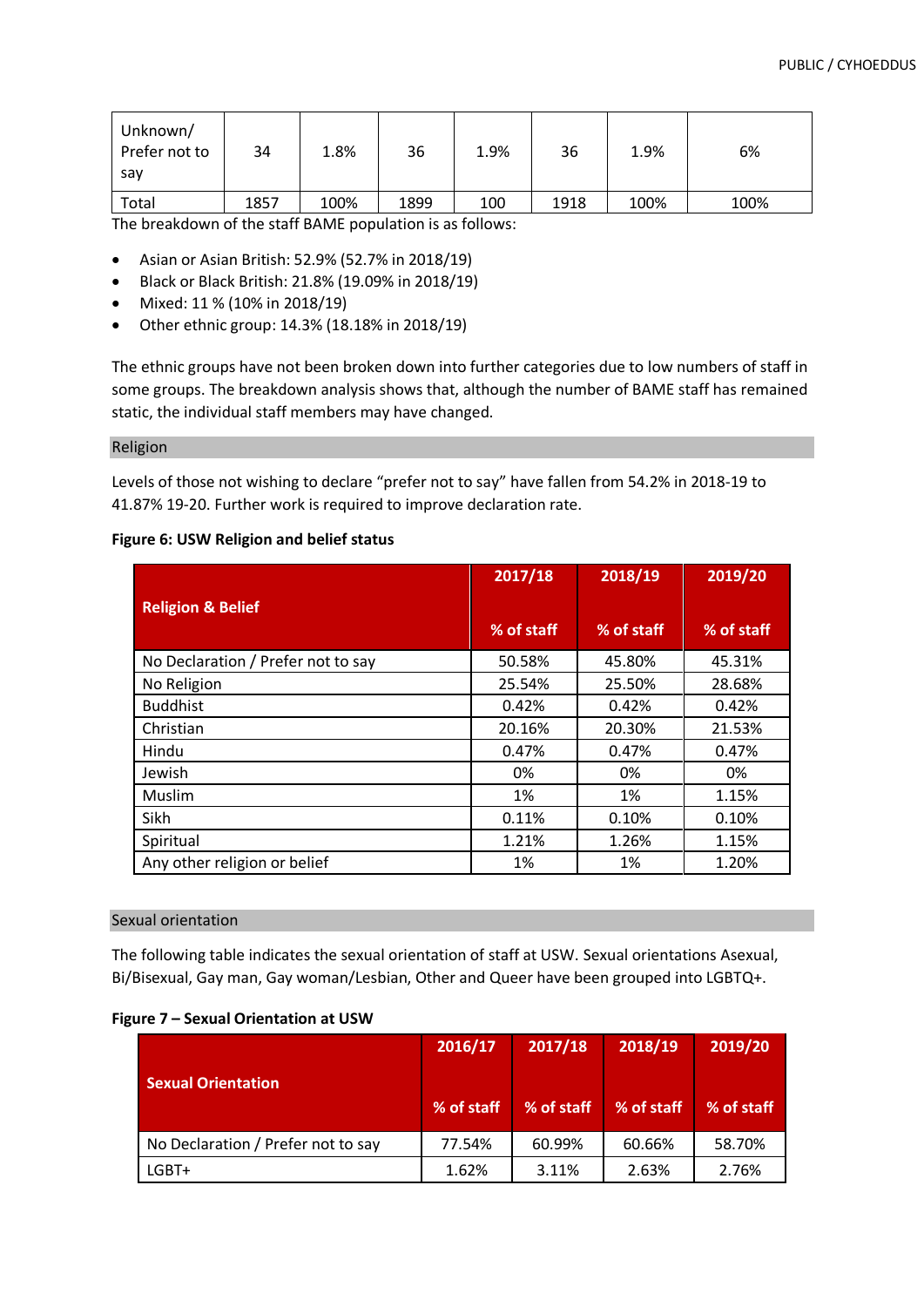| Heterosexual/straight | 20.84% | 36.36% | 36.70% | 38.50% |
|-----------------------|--------|--------|--------|--------|
|-----------------------|--------|--------|--------|--------|

Of the 58.7% non-declarations, 3.7% of these are 'prefer not to say'. While there has been a small increase in the proportion of sexual orientation declarations (2.12%), further work on increasing declarations is needed.

#### Sex

The Equality Act requires all public authorities to present data for men and women broken down by: job, grade, pay, contract type and working pattern.

- 53.98% of staff are female; 46.02% are male
- At UK HEIs 54.4% of staff are female, 45.6% are male. This is broadly similar to USW.
- At Welsh HEIs, the gender divide is 54.5% female and 45.5% male. USW has a slightly more even gender balance than the Welsh HEI average.

# **Sex & Job Type**

# **Figure 8: Proportion of staff category by Sex**

|              | <b>Academic &amp; Research</b> |                               |                     | <b>Senior Management</b><br><b>Staff</b> | <b>Support &amp; Professional</b><br><b>Staff</b> |                                            |
|--------------|--------------------------------|-------------------------------|---------------------|------------------------------------------|---------------------------------------------------|--------------------------------------------|
|              | % of total<br>staff            | %<br>breakdowr<br>of category | % of total<br>staff | %<br>breakdowr<br>of category            | % of total<br>staff                               | ℅<br>breakdown <sup>V</sup><br>of category |
| Female       | 18.58%                         | 43%                           | 0.32%               | 50%                                      | 35.14%                                            | 63%                                        |
| <b>Male</b>  | 24.58%                         | 57%                           | 0.32%               | 50%                                      | 21.07%                                            | 37%                                        |
| <b>Total</b> | 43.16%                         | 100%                          | 0.64%               | 100%                                     | 56.21%                                            | 100%                                       |

# RECRUITMENT

The employment information provisions of the Equality Act require us to publish data for each protected characteristic for people that have applied for a job during 1<sup>st</sup> April 2019 to March 2020 and those that have applied for a different job within USW, detailing how many were successful and how many were not. The following information details the percentage of people from each protected group who have applied for a position within USW, who have been shortlisted for interview and who have been offered and accepted the position.

The data is for all candidates, both those who have applied internally and external candidates.

The data is based on 1702 applications, 501 candidates being shortlisted and 317 positions being offered.

#### **Age**

The following tables present data for age and the recruitment process.

# **Figure 9: Age & Recruitment USW %**

| <b>Applications received</b> | <b>Shortlisted for</b> | <b>Formal offer made</b> |
|------------------------------|------------------------|--------------------------|
| <b>Age Group</b>             | interview              | and accepted             |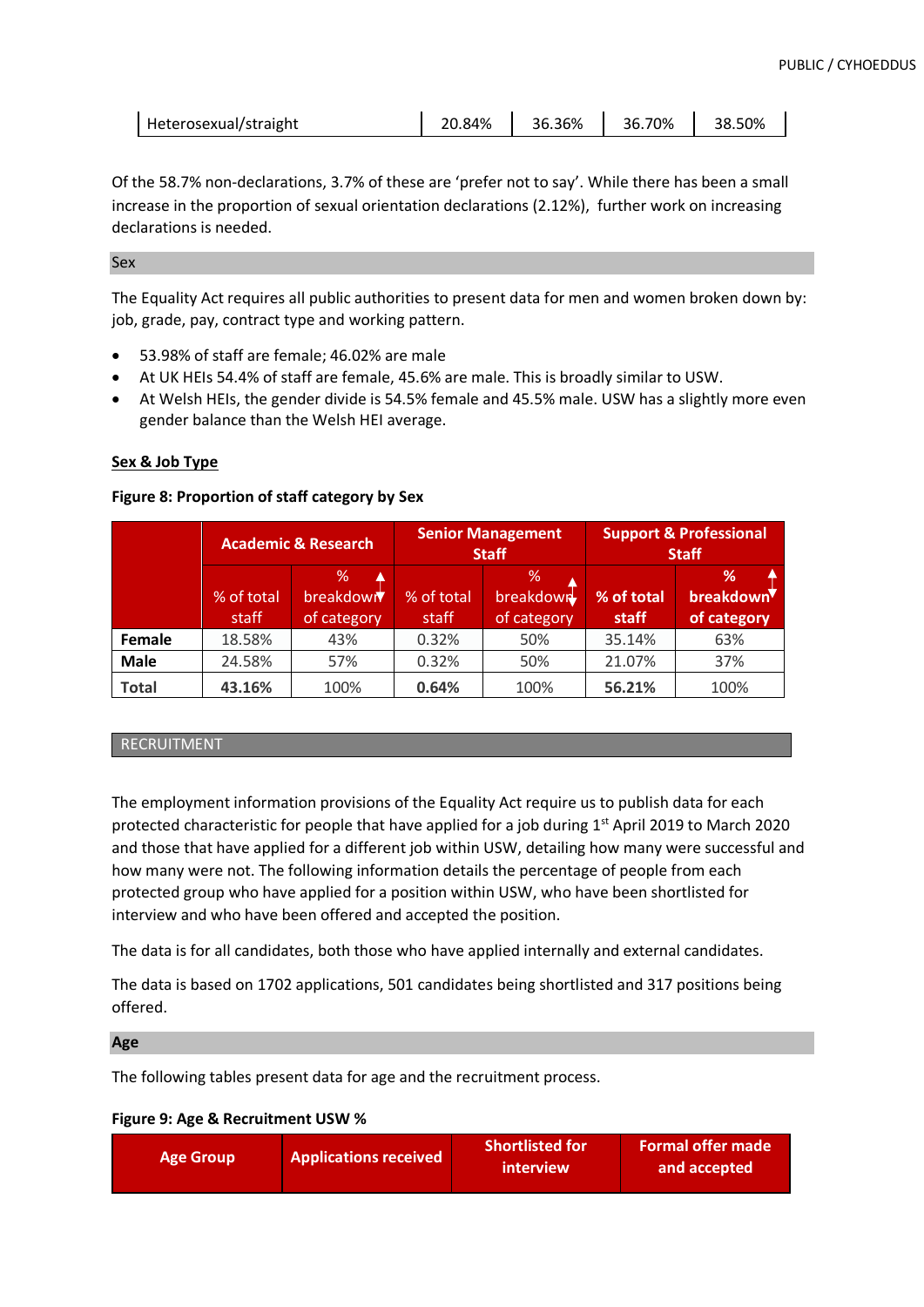| $16 - 19$ | 0.4%  | 0.2%  | 0.0%  |
|-----------|-------|-------|-------|
| $20 - 24$ | 13.7% | 8.1%  | 9.0%  |
| $25 - 29$ | 20.4% | 18.4% | 20.6% |
| $30 - 34$ | 16.0% | 16.1% | 15.2% |
| $35 - 39$ | 14.9% | 17.6% | 17.7% |
| $40 - 44$ | 10.3% | 13.2% | 11.2% |
| $45 - 49$ | 9.8%  | 13.2% | 14.8% |
| $50 - 54$ | 6.3%  | 7.6%  | 7.2%  |
| $55 - 59$ | 5.2%  | 4.3%  | 3.6%  |
| $60 - 64$ | 2.1%  | 1.2%  | 0.7%  |
| $65+$     | 0.7%  | 0.0%  | 0.0%  |

# **Disability**

The following tables show the recruitment process by disability. The data has not been broken down into types of impairments due to the low numbers of declarations in each category.

|                        |                          | 2017/2018      |                                                      |                               | 2018/19        |                                                                     |                          | 2019/20           |                                                        |  |
|------------------------|--------------------------|----------------|------------------------------------------------------|-------------------------------|----------------|---------------------------------------------------------------------|--------------------------|-------------------|--------------------------------------------------------|--|
| <b>Disability</b>      | applications<br>$\aleph$ | % Short listed | accepted<br>offer<br><b>Formal</b><br>ಡ<br>made<br>ৼ | applications<br>$\frac{8}{3}$ | % Short listed | accepted<br>offer<br><b>Formal</b><br>୦ <mark>୪</mark><br>made<br>৯ | applications<br>$\aleph$ | listed<br>% Short | accepted<br>Formal offer<br>ಡ<br>made<br>$\frac{8}{3}$ |  |
| <b>Disabled</b>        | 8.60%                    | 7.70%          | 5.50%                                                | 8.56%                         | 7.29%          | 7.28%                                                               | 8.7%                     | 9.1%              | 9.4%                                                   |  |
| Prefer not to say      | 2%                       | 2.20%          | 1.60%                                                | 2.25%                         | 2.83%          | 2.13%                                                               | 1.6%                     | 1.9%              | 1.4%                                                   |  |
| No known<br>disability | 84.10%                   | 73.70%         | 70.50%                                               | 89.19%                        | 89.88%         | 90.59%                                                              | 89.7%                    | 89.0%             | 89.2%                                                  |  |
| <b>No Response</b>     | 5.30%                    | 16.30%         | 22.40%                                               | 0%                            | 0%             | 0%                                                                  | 0%                       | 0%                | 0%                                                     |  |

**Figure 10: Disability & Recruitment USW %**

### **Gender Identity**

There are a small number of applicants, shortlisted and appointed candidates who have declared that their gender identity differs from their gender assigned at birth. Due to the sensitive nature of this data, it has not been published in this report, but will continue to be monitored on an annual basis.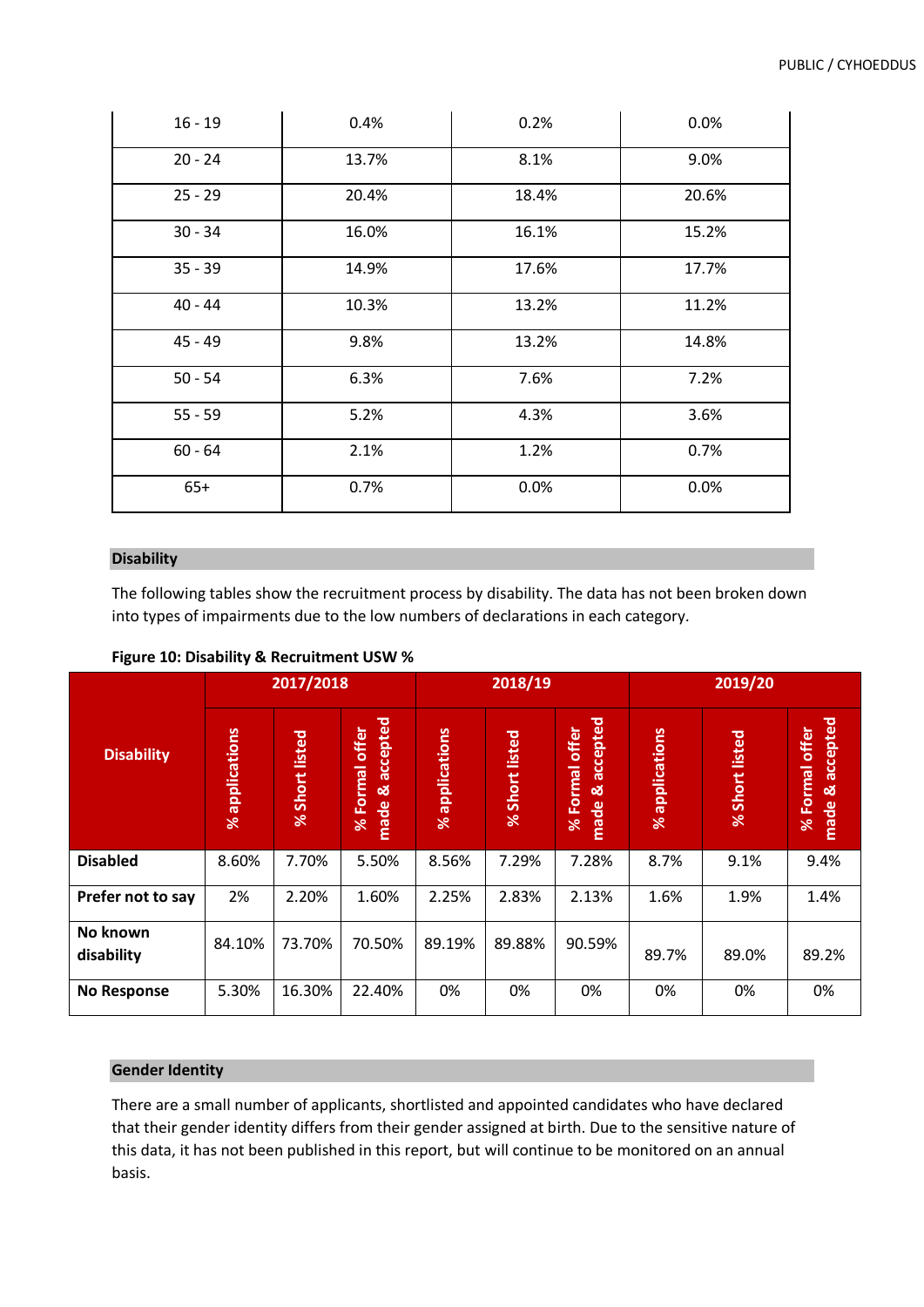# **Ethnicity**

# **Figure 11: Race & Recruitment USW**

|                                                      | 2017/18                  |                          |                                      |                          | 2018/19                  |                                      | 2019/20                  |                          |                                      |
|------------------------------------------------------|--------------------------|--------------------------|--------------------------------------|--------------------------|--------------------------|--------------------------------------|--------------------------|--------------------------|--------------------------------------|
| <b>Ethnicity</b>                                     | applications<br>$\aleph$ | Short listed<br>$\aleph$ | accepted<br>% Formal offer<br>made & | applications<br>$\aleph$ | Short listed<br>$\aleph$ | accepted<br>% Formal offer<br>made & | applications<br>$\aleph$ | Short listed<br>$\aleph$ | accepted<br>% Formal offer<br>made & |
| <b>BAME</b>                                          | 14.2%                    | 8.3%                     | 8.3%                                 | 19.6%                    | 14.6%                    | 12.7%                                | 19.5%                    | 10.3%                    | 9.8%                                 |
| White                                                | 78.5%                    | 76.4%                    | 75.2%                                | 78.2%                    | 83.9%                    | 85.9%                                | 78.7%                    | 88.6%                    | 89.5%                                |
| Not known /<br>prefer not to<br>say / no<br>response | 7.3%                     | 15.4%                    | 16.5%                                | 2.1%                     | 1.4%                     | 1.2%                                 | 1.8%                     | 1.1%                     | 0.7%                                 |

# **Religion & Belief**

Religion or belief have been grouped due to low declarations across each.

|  | Figure 12: Religion & Belief and Recruitment USW |
|--|--------------------------------------------------|
|--|--------------------------------------------------|

|                              |                | 2017/18                  |                                                |                | 2018/19        |                                                | 2019/20        |                          |                                             |
|------------------------------|----------------|--------------------------|------------------------------------------------|----------------|----------------|------------------------------------------------|----------------|--------------------------|---------------------------------------------|
| <b>Religion or</b><br>belief | % applications | Short listed<br>$\aleph$ | made<br>& accepted<br>Formal offer<br>$\aleph$ | % applications | % Short listed | Formal offer made<br>accepted<br>ಷ<br>$\aleph$ | % applications | Short listed<br>$\aleph$ | Formal offer made<br>& accepted<br>$\aleph$ |
| No religion                  | 50.1%          | 46.7%                    | 45.8%                                          | 52.1%          | 53.5%          | 53.4%                                          | 51.9%          | 61.2%                    | 63.9%                                       |
| <b>Religion or</b><br>belief | 45.4%          | 49.8%                    | 51.3%                                          | 43.7%          | 41.6%          | 42.4%                                          | 43.7%          | 36.4%                    | 33.2%                                       |
| Prefer not to<br>say         | 4.5%           | 3.5%                     | 2.9%                                           | 4.2%           | 4.9%           | 4.2%                                           | 4.3%           | 2.5%                     | 2.9%                                        |

# **Sex**

• 56.3% of applicants are from females and 60.3% of offers made to female staff.

**Figure 13: Sex & Recruitment USW**

| 2017/18 | 2018/19 | 2019/20 |
|---------|---------|---------|
|         |         |         |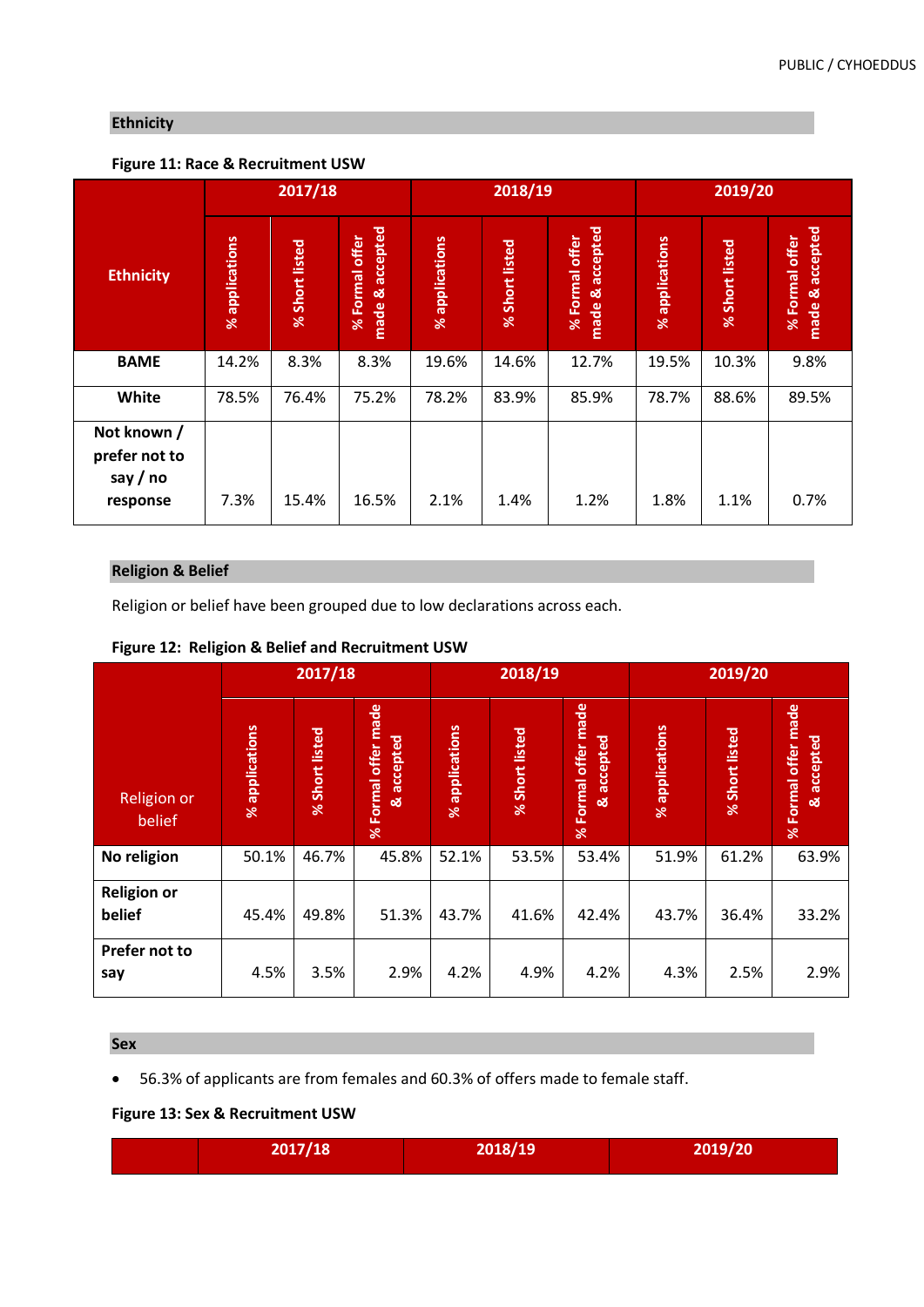| <b>Sex</b>              | % of applications | listed<br><b>Short</b><br>$\aleph$ | ಹ<br>offer<br>accepted<br>Formal<br>$\aleph$ | of Applications<br>$\aleph$ | % Short listed | accepted<br>Formal offer<br>œ<br>made<br>$\aleph$ | % of Applications | % Short listed | accepted<br>% Formal offer<br>made & |
|-------------------------|-------------------|------------------------------------|----------------------------------------------|-----------------------------|----------------|---------------------------------------------------|-------------------|----------------|--------------------------------------|
| Prefer<br>not to<br>say | 6.4%              | 15.2%                              | 16.7%                                        | 1.2%                        | 1.2%           | 1.2%                                              | 0.8%              | 0.2%           | 0.4%                                 |
| <b>Male</b>             | 40.2%             | 37.0%                              | 38.8%                                        | 40.2%                       | 37.7%          | 35.6%                                             | 42.8%             | 38.6%          | 39.4%                                |
| Female                  | 53.5%             | 47.7%                              | 44.6%                                        | 58.6%                       | 61.1%          | 63.3%                                             | 56.3%             | 61.2%          | 60.3%                                |

#### **Sexual Orientation**

• The majority (83.1%) of applicants define themselves as 'heterosexual'. There appears to be relatively comparative recruitment between applications from different sexual orientations and then those shortlisted and then offered the positions.

|                                     | 2017/18           |                          |                                                   |                             | 2018/19        |                                                   | 2019/20           |                          |                                                   |
|-------------------------------------|-------------------|--------------------------|---------------------------------------------------|-----------------------------|----------------|---------------------------------------------------|-------------------|--------------------------|---------------------------------------------------|
| <b>Sexual</b><br><b>Orientation</b> | % of Applications | Short-listed<br>$\aleph$ | accepted<br>Formal offer<br>ಡ<br>made<br>$\aleph$ | of Applications<br>$\aleph$ | % Short-listed | accepted<br>Formal offer<br>ಡ<br>made<br>$\aleph$ | % of Applications | Short-listed<br>$\aleph$ | accepted<br>Formal offer<br>œ<br>made<br>$\aleph$ |
| LGBTQ+                              | 6.6%              | 6.1%                     | 6.0%                                              | 9.7%                        | 6.9%           | 4.8%                                              | 10.3%             | 7.6%                     | 9.0%                                              |
| Hetero-                             |                   |                          |                                                   |                             |                |                                                   |                   |                          |                                                   |
| sexual                              | 82.0%             | 74.5%                    | 73.6%                                             | 82.5%                       | 85.0%          | 90.4%                                             | 83.1%             | 87.2%                    | 85.6%                                             |
| Prefer not to                       |                   |                          |                                                   |                             |                |                                                   |                   |                          |                                                   |
| say                                 | 11.4%             | 19.3%                    | 20.5%                                             | 7.7%                        | 8.1%           | 4.8%                                              | 6.5%              | 5.2%                     | 5.4%                                              |

# **Figure 14: Sexual Orientation & Recruitment USW**

# **TRAINING**

During 1<sup>st</sup> April 2019 to 31<sup>st</sup> March 2020, 3516 records of training activity. These include: workshops, e-learning, conferences, seminars and training courses. USW records training through its HR system, all staff that apply to attend training through the system are successful in their application. Due to low declarations of sexual orientation and religion/belief, training data is presented for age, disability, race and sex.

# **Age**

The following table shows the percentage per age group of staff that attended training, compared with the overall staff population; the two datasets are largely comparable.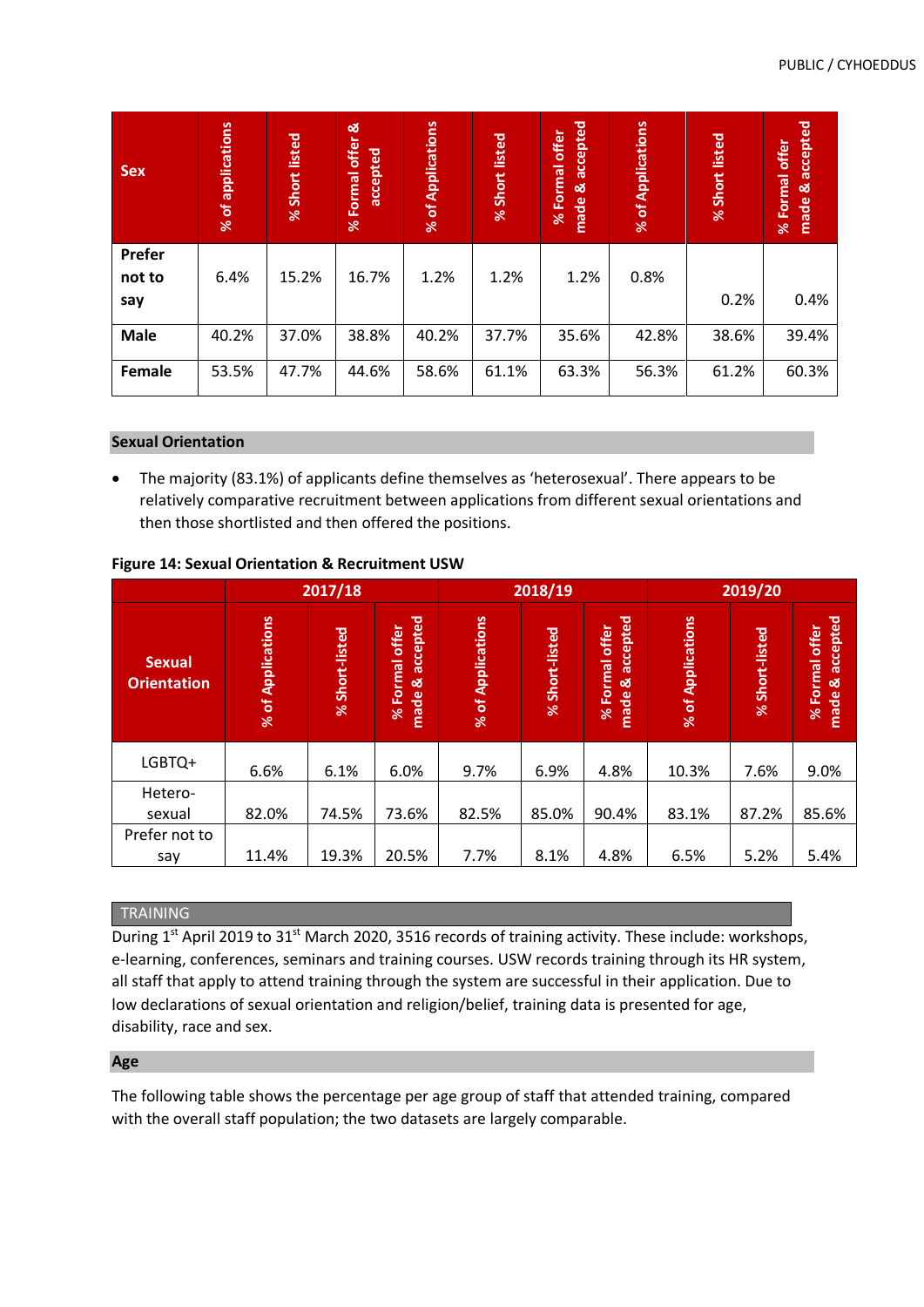| Age<br><b>Group</b>                     | $16 -$<br>19 | $20 -$<br>24 | $25 -$<br>29 | $30 -$<br>34 | $35 -$<br>39 | $40 -$<br>44 | $45 -$<br>49 | $50 -$<br>54 | $55 -$<br>59 | $60 -$<br>64 | $65+$ |
|-----------------------------------------|--------------|--------------|--------------|--------------|--------------|--------------|--------------|--------------|--------------|--------------|-------|
| %<br><b>Attended</b><br><b>Training</b> | 0%           | 0.7%         | 6.1%         | 8.4%         | 14.8<br>%    | 16.3<br>%    | 14.5<br>%    | 18.1<br>%    | 12.9<br>%    | 6.8%         | 1.5%  |
| <b>% Overall</b><br><b>Staff</b>        | 0.1%         | 1.4%         | 5.8%         | 9.2%         | 15.5<br>%    | 15.6<br>%    | 15.6<br>%    | 15.7<br>%    | 13.3<br>%    | 6.8%         | 2.0%  |

**Figure 15: % Age Groups Attended Training Events**

# **Disability**

• 5.78% of training events were attended by disabled staff, compared with 6.48% of disabled staff in the overall population; the percentage of disabled staff accessing training events is therefore in line with the workforce composition.

# **Figure 16: % Disabled Employees that Attended Training Events**

| <b>Disability</b> | %     | % Overall Staff |
|-------------------|-------|-----------------|
| <b>No</b>         | 63.6% | 79.2%           |
| Yes               | 10.6% | 7.0%            |
| Not known         | 25.7% | 13.7%           |

#### **Race**

• 5.64% of staff that attended training events were from a BAME background; this is comparable to 5.79% of staff from the overall workforce that are from a BAME background.

#### **Figure 17: % Race Groups that Attended Training Events**

| Race                               | %     | % Overall Staff |
|------------------------------------|-------|-----------------|
| No declaration/ Prefer not to say  | 1.6%  | 1.9%            |
| <b>Black &amp; Ethnic Minority</b> | 7.8%  | 6.2%            |
| White                              | 90.7% | 91.9%           |

# **Sex**

• The proportional split of male:female for staff who attended training over this period, was equal to that of the overall staff population.

# **Figure 18: % Sex that Attended Training Events**

| <b>Sex</b> | o | % Overall Staff |
|------------|---|-----------------|
|            |   |                 |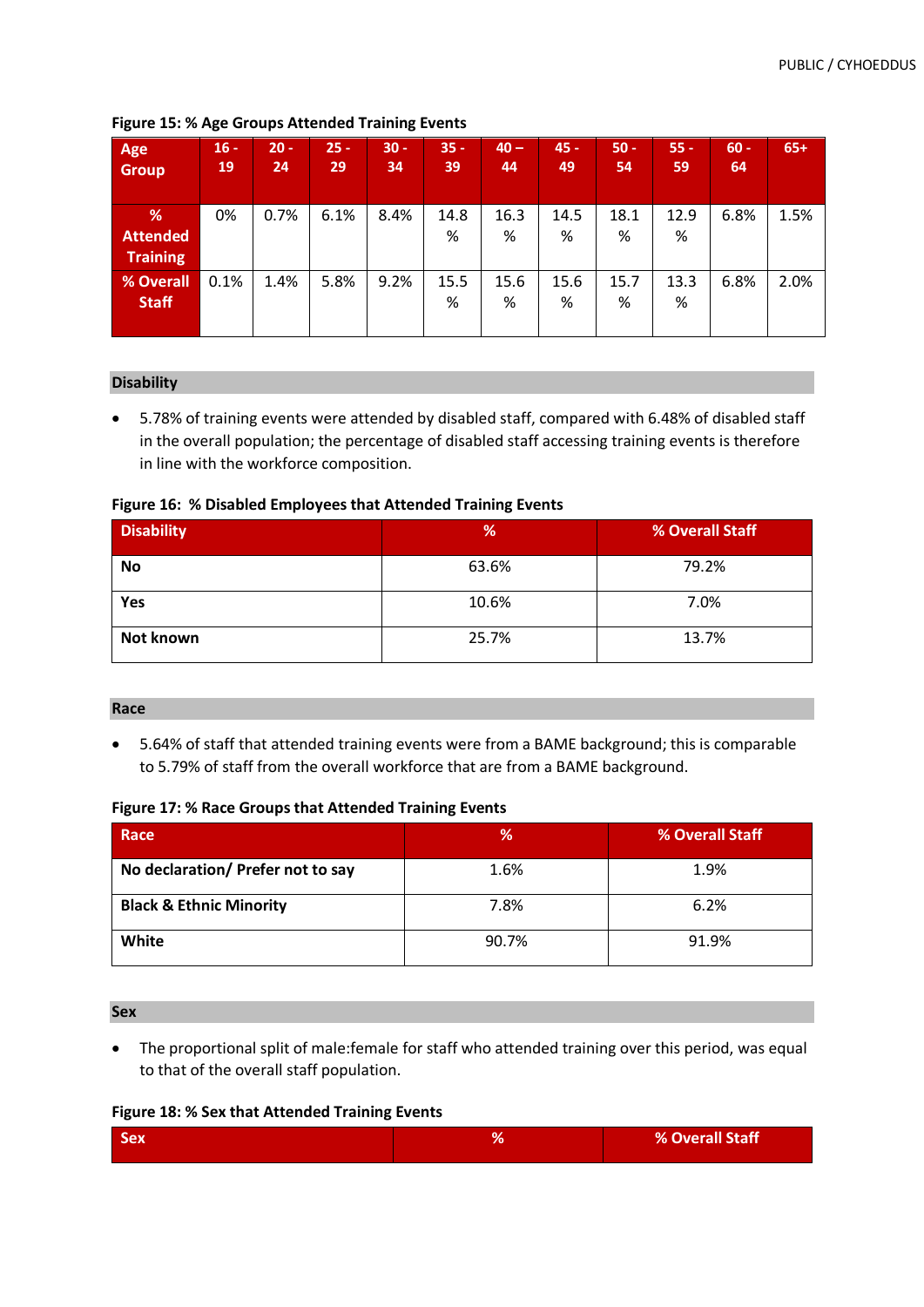| Female      | 53.1% | 54.0% |
|-------------|-------|-------|
| <b>Male</b> | 46.9% | 46.0% |

#### GRIEVANCES

There were seven grievances between 1<sup>st</sup> April 2019 and 31<sup>st</sup> March 2020. Five of these were males, two from females. Five complainants were White and the remaining two were BAME, none were disabled. Sexual orientation and gender identity data was not disclosed.

There were three Dignity at Work cases during this period. Two complainants were male, one was female, all were White. None of the complainants were disabled. Sexual orientation, religion and gender identity were not recorded for any.

Due to the small number of cases, no statistical significance can be found. However, they will be analysed each year to ascertain whether there are any trends arising.

#### **DISCIPLINARY**

There were five staff who were the subject of a disciplinary between  $1<sup>st</sup>$  April 2019 and 31<sup>st</sup> March 2020. Two were female; one was male. One was White; one was from a BAME background. None disclosed that they were disabled.

Due to the small number of cases, no statistical significance can be found. However, they will be analysed each year to ascertain whether there are any trends arising.

LEAVERS BY PROTECTED CHARACTERISTICS

223 staff left USW during the period  $1<sup>st</sup>$  April 2019 to 31<sup>st</sup> March 2020; this compared to 315 leavers during the previous year. This equates to 17% of current staff. Staff left the University for a range of reasons, including end of fixed term contracts, resignation,

retirement, voluntary severance and leaving to take up a new post.

#### **Age**

# **Figure 19: USW leavers by Age**

|           | 2017/18           |                                           | 2018/19           |                                           | 2019/20           |                                           |
|-----------|-------------------|-------------------------------------------|-------------------|-------------------------------------------|-------------------|-------------------------------------------|
|           | $%$ of<br>leavers | % of all<br><b>Staff at</b><br><b>USW</b> | $%$ of<br>leavers | % of all<br><b>Staff at</b><br><b>USW</b> | $%$ of<br>leavers | % of all<br><b>Staff at</b><br><b>USW</b> |
| $16 - 19$ | 0%                | 0.05%                                     | 0%                | 0.05%                                     | 0%                | 0.05%                                     |
| $20 - 24$ | 4.66%             | 1.83%                                     | 4.66%             | 1.83%                                     | 6.00%             | 1.38%                                     |
| $25 - 29$ | 8.07%             | 4.58%                                     | 8.07%             | 4.58%                                     | 9.68%             | 5.89%                                     |
| $30 - 34$ | 8.70%             | 10.88%                                    | 8.70%             | 10.88%                                    | 12.44%            | 8.92%                                     |
| $35 - 39$ | 13.98%            | 14.60%                                    | 13.98%            | 14.60%                                    | 17.97%            | 14.65%                                    |
| $40 - 44$ | 11.49%            | 14.89%                                    | 11.49%            | 14.98%                                    | 11.52%            | 15.66%                                    |
| $45 - 49$ | 11.80%            | 16.27%                                    | 11.80%            | 16.27%                                    | 8.30%             | 15.66%                                    |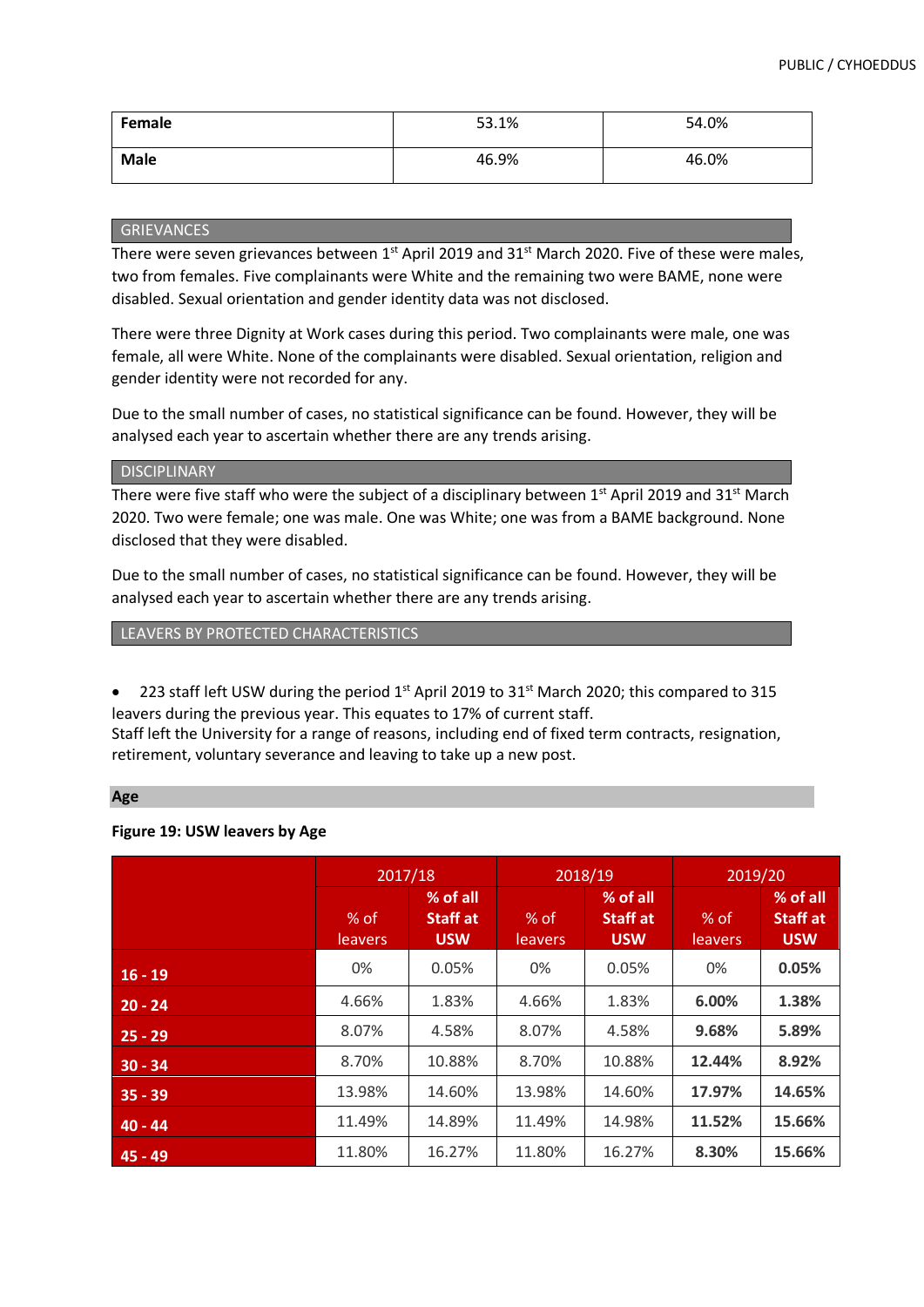| $50 - 54$ | 10.25% | 16.16% | 10.20% | 16.16% | 9.22%  | 15.76% |
|-----------|--------|--------|--------|--------|--------|--------|
| $55 - 59$ | 14.29% | 13.36% | 14.29% | 13.36% | 11.10% | 13.23% |
| $60 - 64$ | 13.35% | 5.98%  | 13.35% | 5.12%  | 11.10% | 6.58%  |
| $65+$     | 3.42   | 1.29%  | 3.40%  | 1.29%  | 2.74%  | 1.91%  |

### **Disability**

# **Figure 20: % Disability Status of USW Leavers**

|                                         | 2017/18      |                                           | 2018/19                                                        |       | 2019/20                  |                                           |  |
|-----------------------------------------|--------------|-------------------------------------------|----------------------------------------------------------------|-------|--------------------------|-------------------------------------------|--|
| <b>Disability</b>                       | % of Leavers | % of all<br><b>Staff at</b><br><b>USW</b> | % of all<br>$%$ of<br>Staff at<br><b>Leavers</b><br><b>USW</b> |       | $%$ of<br><b>Leavers</b> | % of all<br><b>Staff at</b><br><b>USW</b> |  |
| Yes                                     | 6.8%         | 6.1%                                      | 11.6%                                                          | 6.5%  | 6.9%                     | 7.0%                                      |  |
| No                                      | 68.9%        | 73.2%                                     | 72.6%                                                          | 76.8% | 82.9%                    | 78.7%                                     |  |
| Information<br>refused /<br>undisclosed | 24.4%        | 20.7%                                     | 15.8%                                                          | 16.7% | 10.1%                    | 14.3%                                     |  |

#### **Race**

The following table illustrates the ethnicity of leavers at USW and draws comparisons with the overall staff profile. The table shows that 7.8% of leavers were from Black or Minority Ethnic Groups in comparison to 6.32% of the current staff population being from Black or Minority Ethnic Groups.

|                                       | 2017/18                  |                                                          | 2018/19                  |                                            | 2019/20                  |                                                   |
|---------------------------------------|--------------------------|----------------------------------------------------------|--------------------------|--------------------------------------------|--------------------------|---------------------------------------------------|
| <b>Ethnic Origin</b>                  | $%$ of<br><b>Leavers</b> | $%$ of<br>all<br><b>staff</b><br><b>at</b><br><b>USW</b> | $%$ of<br><b>Leavers</b> | $%$ of<br>all<br>staff<br>at<br><b>USW</b> | $%$ of<br><b>Leavers</b> | $%$ of<br>all<br>staff<br><b>at</b><br><b>USW</b> |
| White                                 | 87.5%                    | 93.3%                                                    | 94.9%                    | 29.3%                                      | 90.0%                    | 91.9%                                             |
| <b>Black or Ethnic Minority Group</b> | 5.2%                     | 4.9%                                                     | 4.7%                     | 5.8%                                       | 7.8%                     | 6.2%                                              |
| Information Refused / Not known       | 7.3%                     | 1.83%                                                    | 0.5%                     | 1.9%                                       | 2.3%                     | 1.9%                                              |

|  |  | Figure 21: Ethnicity of USW Leavers in comparison to ethnicity of USW staff |  |  |
|--|--|-----------------------------------------------------------------------------|--|--|
|--|--|-----------------------------------------------------------------------------|--|--|

#### **Religion & Belief**

Table 26 illustrates the religious belief of leavers at USW by percentage and draws comparisons with the overall staff profile. As large proportions of leavers have not made a declaration, no significance can be drawn from the data. Religion & belief monitoring is a key area for USW to progress for future reporting.

```
Figure 22: % Religion & Belief of Leavers at USW
```

| Religion | 2017/18 | 2018/19 | 2016/17 |
|----------|---------|---------|---------|